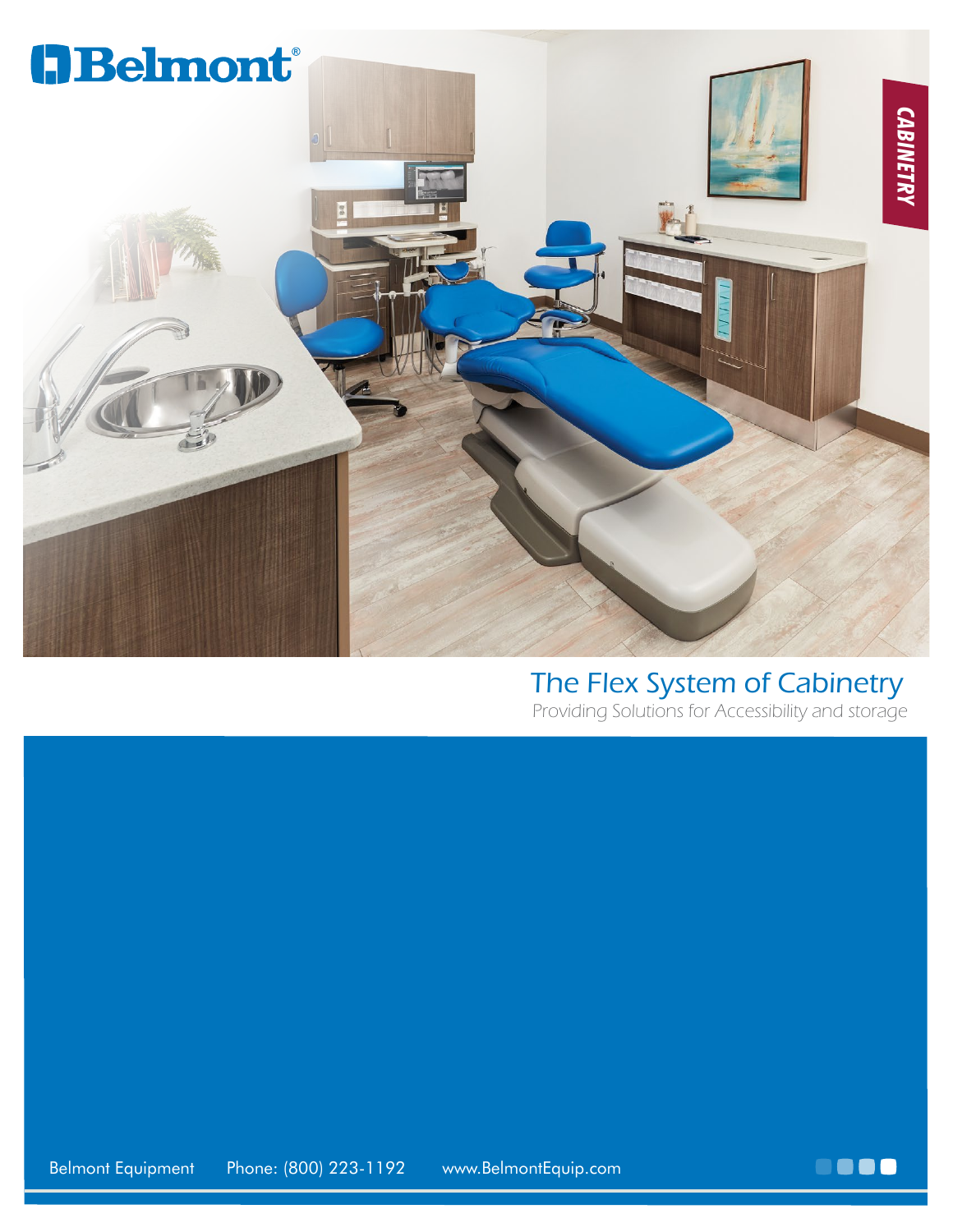

### Don't Settle for just Storage, Demand Efficiency

Cabinetry is more than just storage, but a system that maximizes the efficiency of a treatment room. The Flex cabinetry line is designed for accessibility, minimizing interruptions with a thoughtful design that emphasizes accessibility and safety. The rear and side cabinets feature rounded edges, helping doctors avoid painful accidents, and a natural aesthetic that will look right at home in your office. Its treatment-specific storage also helps keep your practice running smoothly. This seamless workflow enhances results and hastens procedures, bolstering your bottom line.



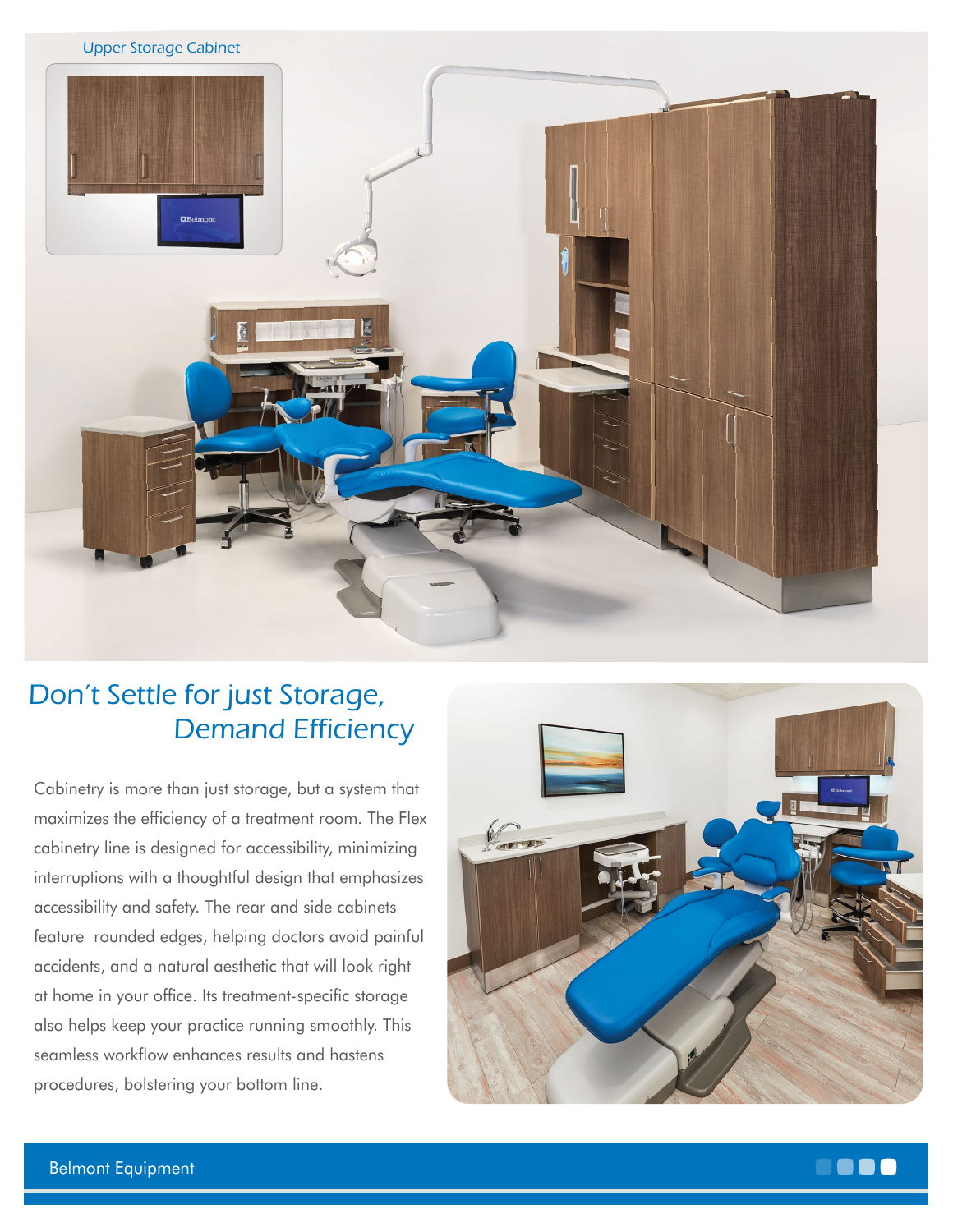# Designed with a Purpose, Designed for Flexibility



Upper Storage Assistant Side Cabinet

# The Flex System, Optimizes Storage and Accessibility for the Assistant

The Flex Cabinet system's features and accessories are conveniently stowed away to show patients an open and inviting space for their procedure. Mobile carts and side cabinetry allow both doctors and assistants to have easy access to their supplies while keeping them sanitary and protected. Doctors can return equipment back to its original position in a matter of minutes, readying it for the next patient.

This system comes in multiple configurations to best fit the specific needs of each doctor's practice and workflow. Innovative features and simple design will help maximize productivity, while maintaining a clean and relaxing environment for doctors, assistants and their patients.

## The Cabinets are Designed to Work Together and Improve your Operatory Workflow

Cohesion is a key factor to keeping your appointments and procedures on track and on time. Not only can the Flex Line be customized to your preferences, but the fluidity that this system brings to your operatory will maintain balance in a complex dental ecosystem. Doctors, assistants, patients, and their caretakers can all feel comfortable and safe when you choose Belmont for your cabinetry needs.